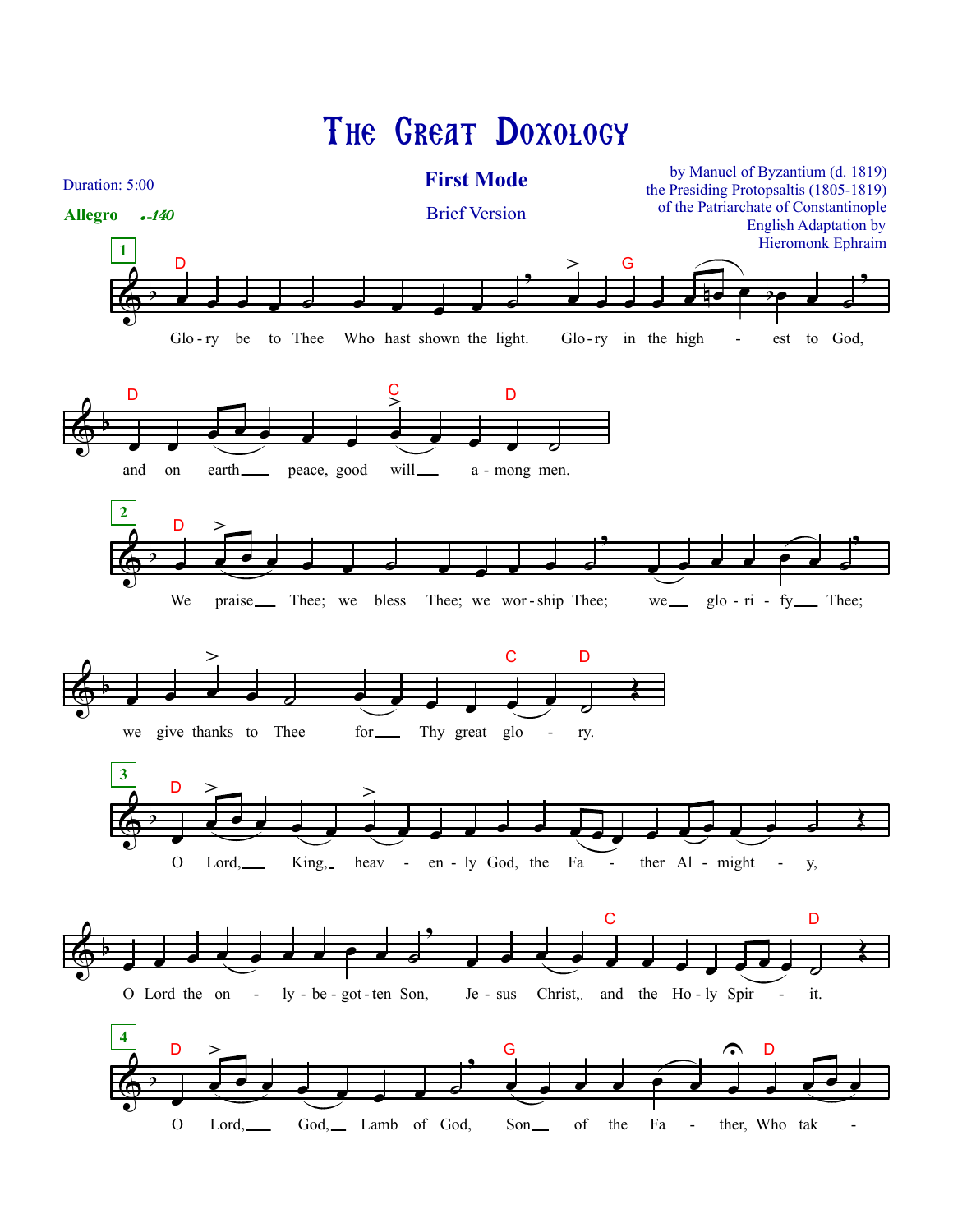*Brief Doxology - First Mode*

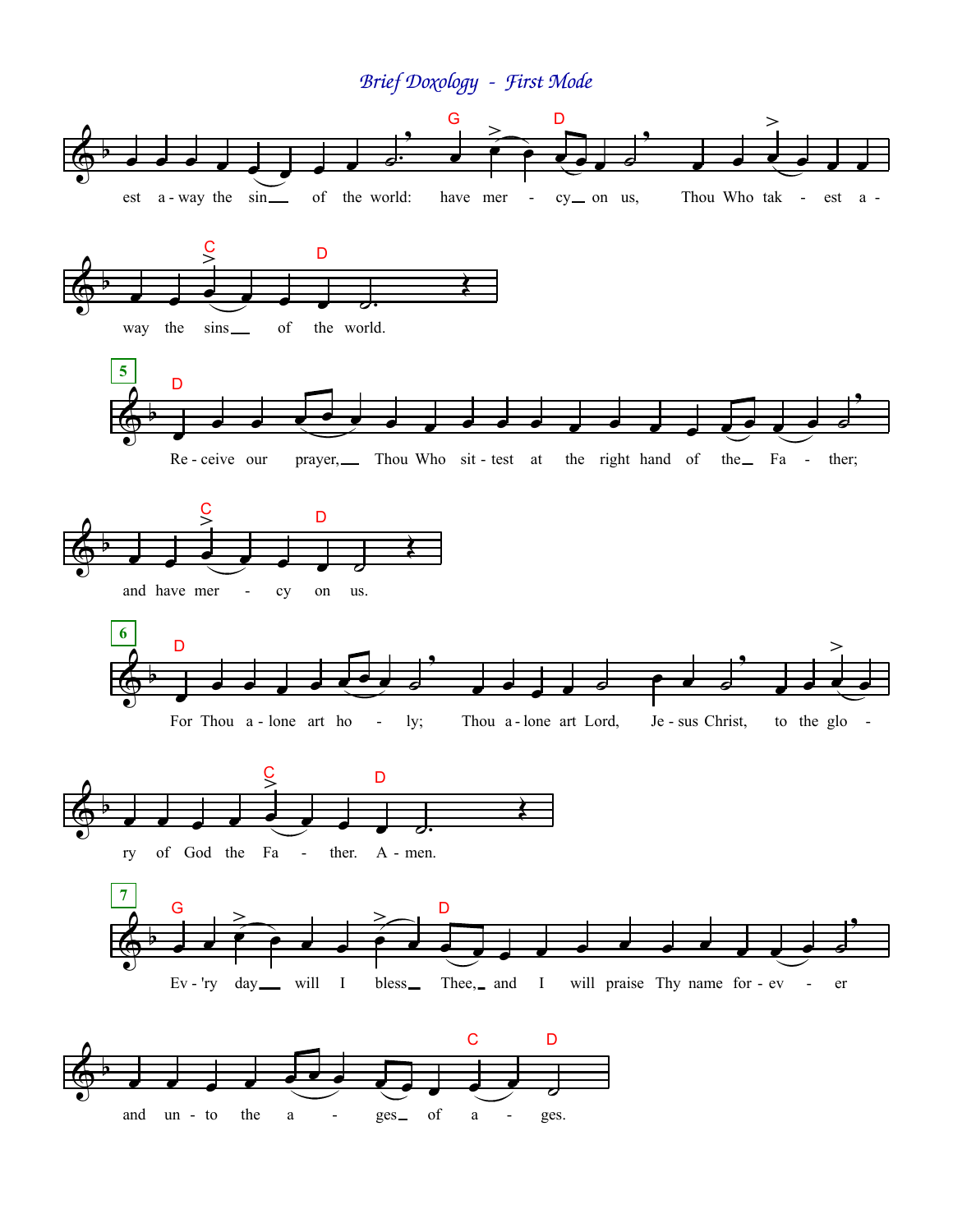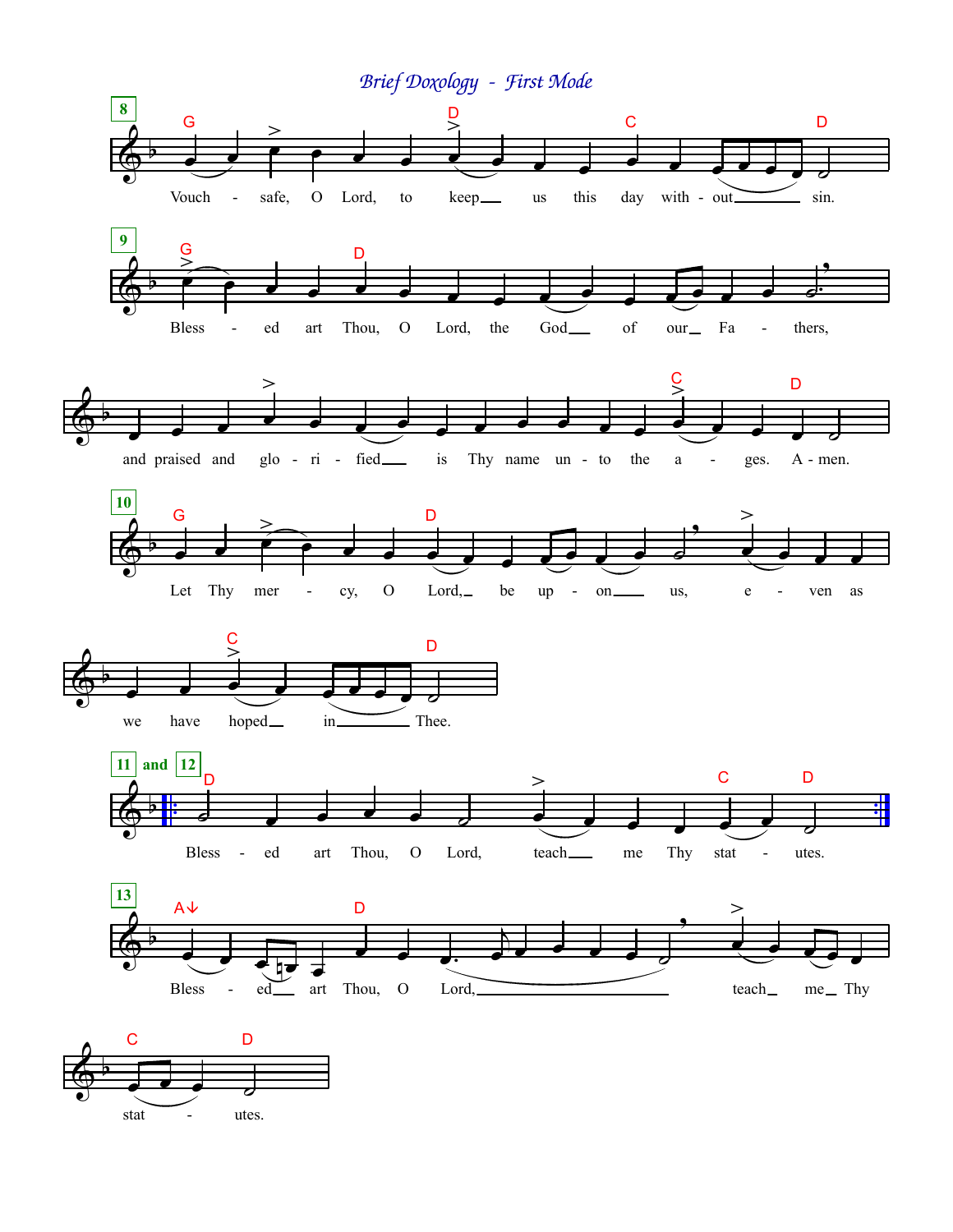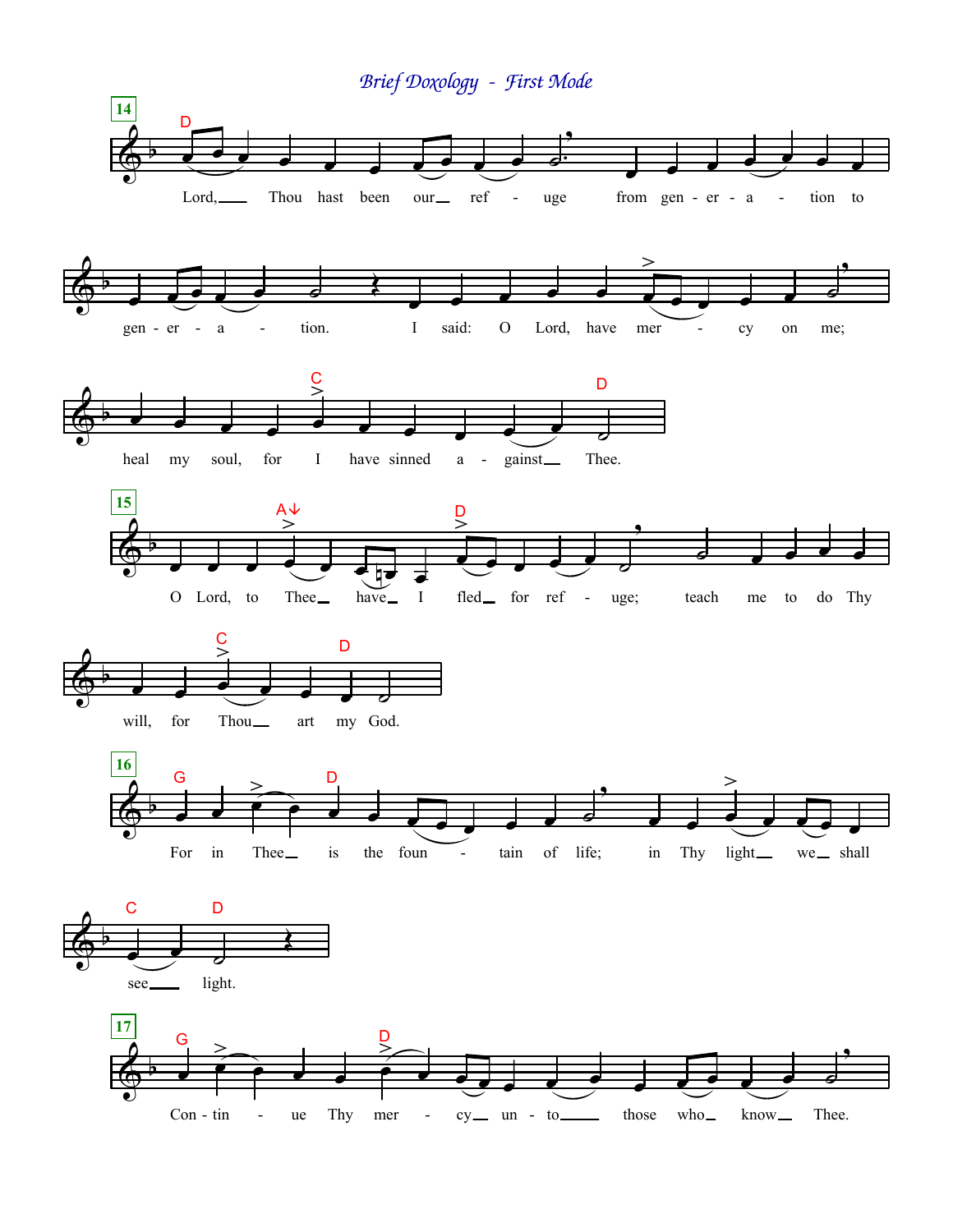

## Asmatikon